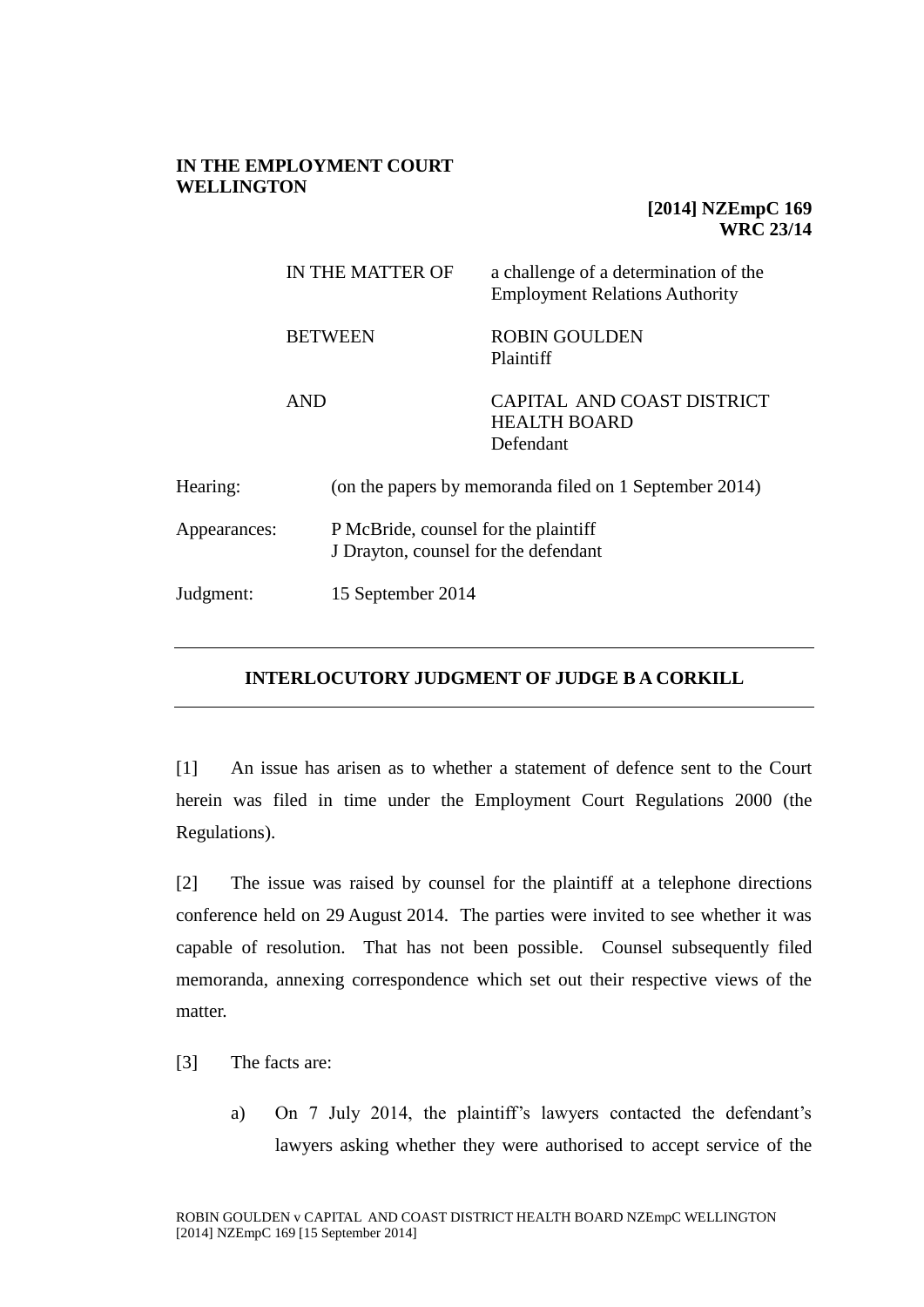plaintiff's statement of claim. By email of 7 July 2014, counsel for the defendant confirmed that she was so authorised.

- b) On the same day a letter was sent by signature-required courier from the plaintiff to the defendant, enclosing by way of service the statement of claim filed in the Employment Court, dated 1 July 2014.
- c) The letter and its attachments were delivered by a courier to the defendant's lawyers on a track-and-trace basis, at 11.19 am on 8 July 2014.
- d) A statement of defence was delivered to the Court and served on the plaintiff's lawyers on 7 August 2014.

[4] Counsel for the plaintiff submits that the statement of defence should have been filed and served by 6 August 2014; counsel for the defendant submits that it was filed and served on the final day for which filing is permitted under the Regulations.

[5] Regulation 19(2)(a) of the Regulations provides that a defendant must file a statement of defence within 30 clear days after the date of service of the statement of claim. Regulation 19(4) of the Regulations states that:

> Every defendant who fails to comply with sub-clauses (1) to (3) may defend the proceedings only with the leave of the court.

[6] Regulation 28 provides for service of notices and documents. It relevantly provides:

- (2) Except where an Act, or these regulations, prescribes a particular or exclusive mode of service, service of a notice, order, or other document which is required to be served by the Act or these regulations and which relates to proceedings before the court may be effected,–
- …
- (b) if the opposing party has given an address for service,–
	- (i) by leaving the notice, order, or document with the person to be served or, if that person does not accept it, by putting it down in that person's presence and bringing it to that person's notice; or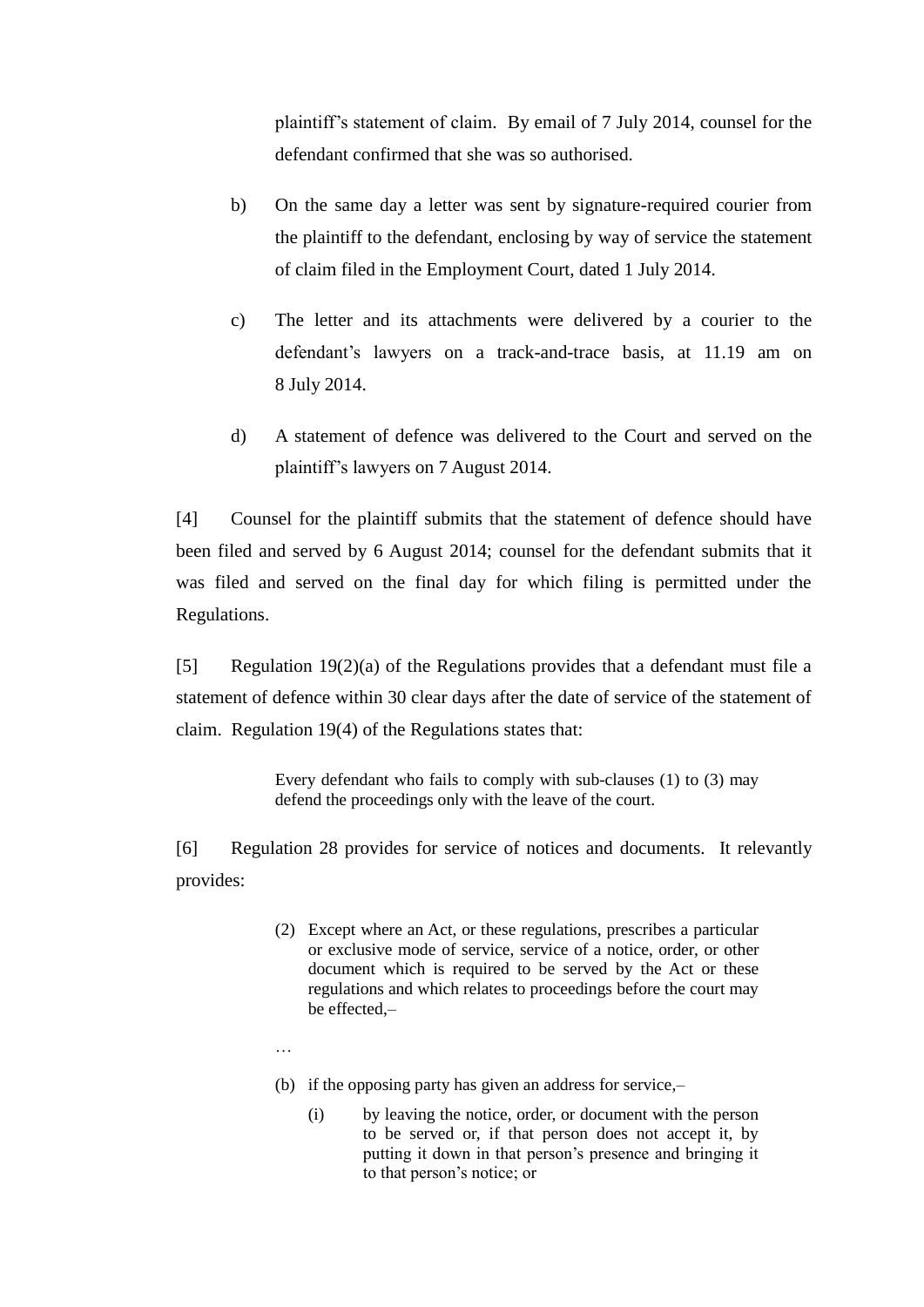- (ii) by leaving the notice, order, or document at that address for service at any time between 9 am and 5 pm; or
- (iii) if the person to be served has given a facsimile number for service, by transmitting the notice, order, or document to that facsimile number; or
- (iv) if the person to be served has given a document exchange box number for service, by sending the notice, order, or document to that document exchange box; or
- (v) if the person to be served has given an email address for service, by sending the notice, order, or document to that email address; or
- (vi) by sending the notice, order, or document by registered post, ordinary post, or courier to that address for service; or
- (vii) if a person, being a barrister, solicitor, or other representative, represents in writing that that person is authorised to accept service of any notice, order, or document on behalf of the person to be served, by serving the notice, order, or document on that barrister, solicitor, or other representative in accordance with subparagraphs (i) to (vi);

[7] Counsel for the defendant first submits the effect of reg  $19(2)(a)$  is that the calculation of 30 clear days runs from service of the statement of claim "on the defendant" – i.e. when the defendant (or its representative) actually receives the document.<sup>1</sup> It is argued that, in this instance the statement of claim was accordingly served on the defendant on 8 July 2014.

[8] However, it is reg 28 which stipulates how – and when – service is effected on a party. Because counsel for the defendant represented in writing that she was authorised to accept service, reg  $28(2)(b)(i)-(vi)$  applied.

[9] Each of sub-regs (i)-(vi) stipulates a means by which service is effected. Service is achieved by:

a) Leaving the notice, order or document with the person to be served by putting it down in the person's presence or bringing it to their notice, under reg  $28(2)(b)(i)$ .

 $\overline{a}$ 

…

 $<sup>1</sup>$  Reg 12 adopts the same terminology.</sup>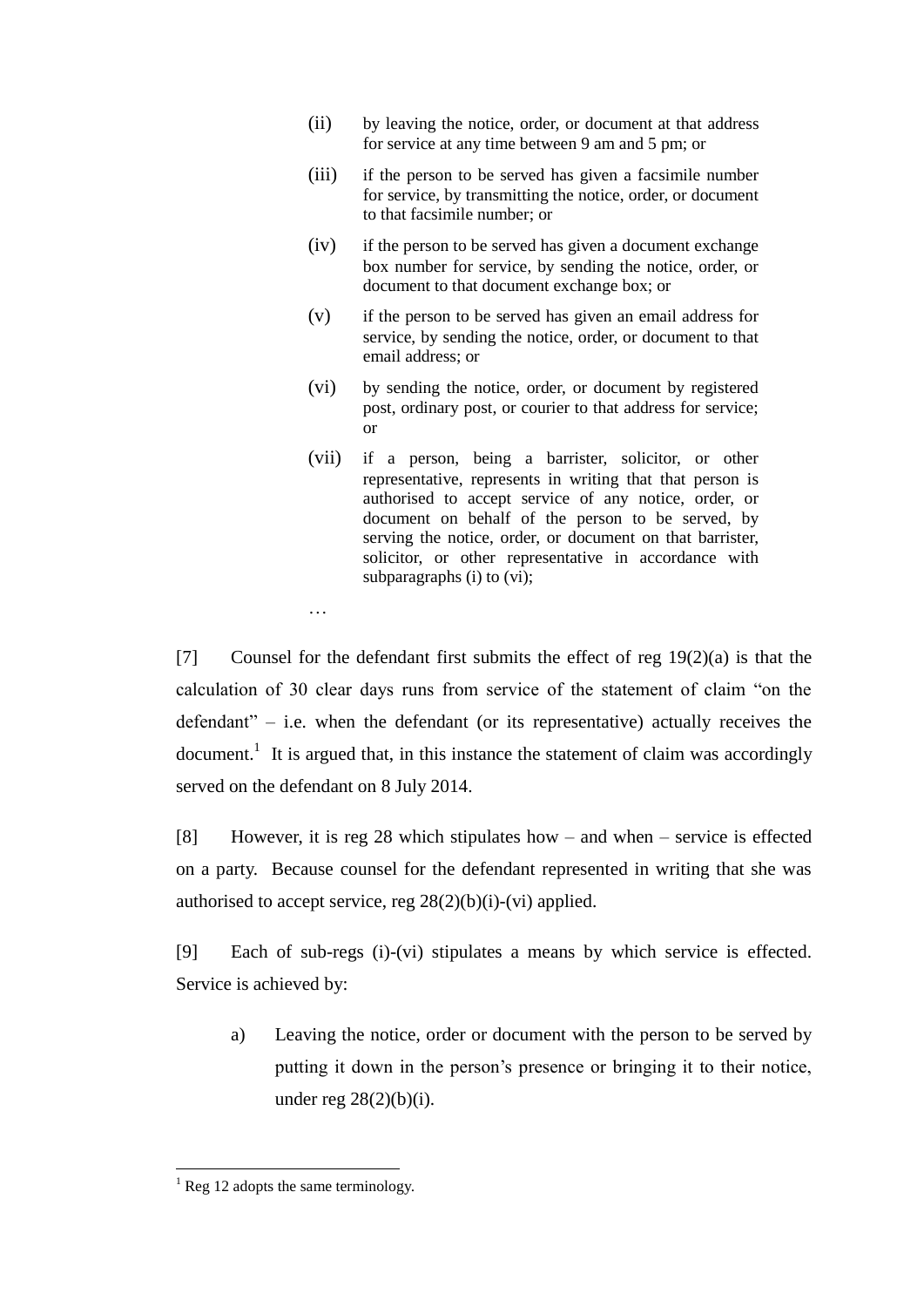- b) Leaving a notice, order or document in the defined circumstances of reg  $28(2)(b)(ii)$ .
- c) Transmitting a notice, order or document by facsimile under reg  $28(2)(b)(iii)$
- d) Sending the notice, order or document to a document exchange box under reg  $28(2)(b)(iv)$
- e) Sending the notice, order or document to an email address under reg  $28(2)(b)(v)$ .
- f) Sending the notice, order or document by registered post, ordinary post, or courier to the nominated address for service under reg  $28(2)(b)(vi)$ .

[10] The clear conclusion in each instance is that service is effected when the physical step is taken as described by the particular sub-regulation.

[11] Whilst counsel for the defendant submits that the mere act of posting or sending documents via courier is an alarming result, it is in fact what the Regulations provide. $^{2}$ 

[12] In this instance reg  $28(2)(b)(vi)$  applied. It was the fact of despatching the courier to the defendant's authorised representative which constituted service. This occurred on 7 July 2014.

[13] Counsel for the defendant also submitted that "clear days" is reckoned by excluding both the date of service and the date of expiry of the period. This submission is made in reliance on a statement in *Halsbury's Laws of England*. 3 The authors of *Brookers Employment Law* make the same point in reliance on the same statement. 4

[14] However the statement relied on relates to the calculation of time when a period is fixed before the expiration of which an act may not be done, and where, in

 $\overline{a}$ 

 $2$  This mode of service is to be contrasted with that which is provided under r 6.18 of the High Court Rules, whereby a document is treated as served on a person on the date on which a solicitor for that person signs on a copy of the document a note accepting service of it, or at a proved earlier date.

*Halsbury's Laws of England* (4<sup>th</sup> edition, reissue, 1998) vol 45 Time at [1133].

<sup>4</sup> *Employment Law* (online looseleaf ed, Brookers) at [EC19.01].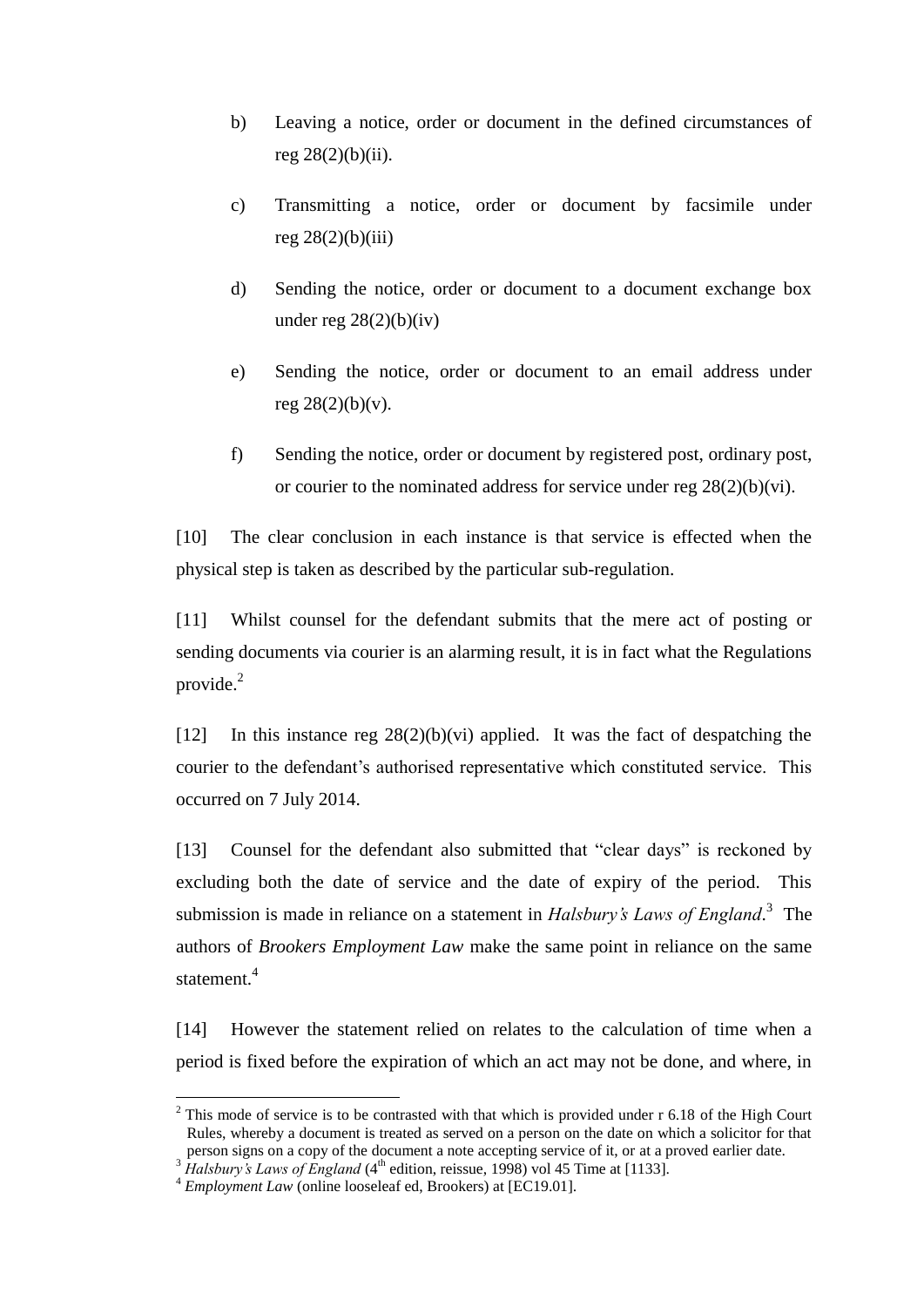many statutes or other instruments, there is an intention to exclude both the first day and the last day.

[15] *Halsbury's* goes on to consider the different situation which applies in cases where a period is fixed within which an act must be done. There, it is stated that "the general rule is that the day of the act or event from which the period runs should not be counted against that person".<sup>5</sup> Then follows this statement:<sup>6</sup>

Last day of period: subject to certain exceptions [such as a period expiring on a Sunday or a holiday] the general rule is that, when an act may be done or a benefit enjoyed during a certain period, the act may be done or the benefit enjoyed up to the last moment of the last day of that period. Hence, a notice is required to be given within so many days from or before a given date must be at the latest given on the last of such days.

That is the relevant statement of principle in the present case.

[16] In New Zealand the general principles as to the computation of time are provided in s 35 of the Interpretation Act 1999, which states:

## **35 Time**

 $\overline{a}$ 

- (1) A period of time described as beginning at, on, or with a specified day, act or event includes that day or the day of the act or event.
- (2) A period of time described as beginning from or after a specified day, act, or event does not include that day or the day of the act or event.
- (3) A period of time described as ending by, on, at, or with, or as continuing to until, a specified day, act, or event includes that day or the day of the act or event.
- (4) A period of time described as ending before a specified day, act, or event does not include that day or the day of the act or event.
- (5) A reference to a number of days between 2 events does not include the days on which the events happened.
- (6) A thing that, under an enactment, must or may be done on a particular day or within a limited period of time may, if that day or the last day of that period is not a working day, be done on the next working day.

*Halsbury's Laws of England* (4<sup>th</sup> edition, reissue, 1998) vol 45 Time at [1134]. An example of this principle in the UK is provided by Part 2 of the Civil Procedure Rules (UK) which regulates the calculation of periods of time for undertaking any act specified by the Rules, such as the service of proceedings. CPR 2.8(2) states that a period of time expressed as a number of days shall be computed as clear days. "Clear days" is defined in CPR 2.8(3) as meaning that in computing the number of days the day on which the period begins and, if the end of the period is defined by reference to an event, the day on which that event occurs, are not included. Examples are provided including: "Particulars of claim must be served within 14 days of service of the claim form. The claim form is served on 2 October. The last day for service of the particulars of claim is 16 October." In that example, the end of the period is not defined by reference to an event.

 $6$  *Halsbury's Laws of England* (4<sup>th</sup> edition, reissue, 1998) vol 55 Time at [1135].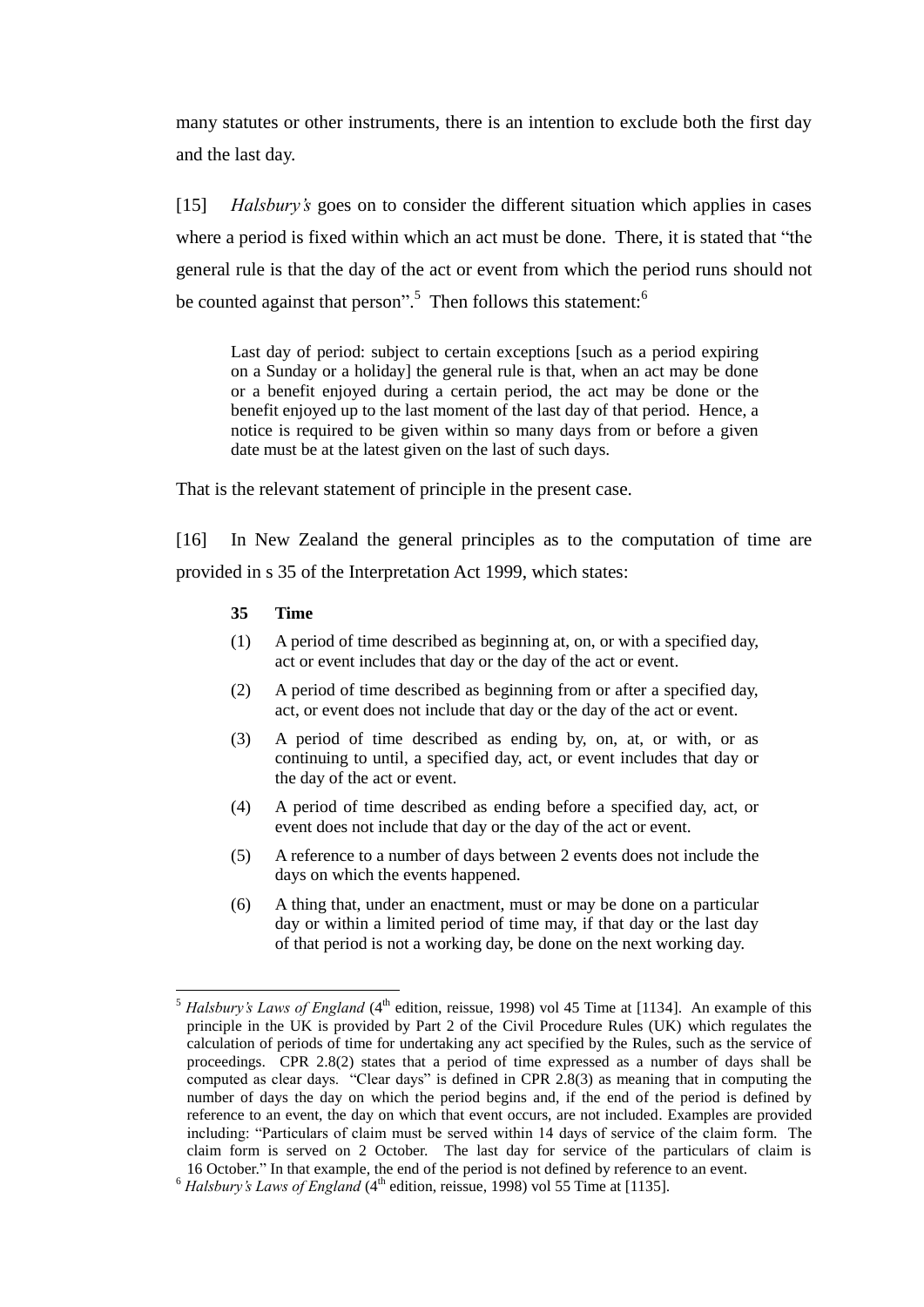[17] Regulation 19(2) is clear; the statement of defence must be served "within 30 clear days after the date of the service of the statement of claim". Plainly, the date of service is excluded, and the statement of defence must be served *within* 30 clear days thereafter.

[18] It is a formulation that is consistent with s 35(2) of the Interpretation Act 1999.<sup>7</sup> For the avoidance of doubt, the formulation is not one to which s  $35(5)$ would apply, because the "event" to which that sub-section refers is one which is independent of the action which is required to be undertaken.

[19] Accordingly, the time within which the statement of defence needed to be served in this instance expired on 6 August 2014. It was out of time by one day when it was served on 7 August 2014.

[20] In the correspondence between the parties, counsel for the plaintiff accepted that there was no prejudice, but submitted that the position needed to be regularised. After considering the matter carefully, I agree that the timeframes for filing are those as imposed under the Regulations, and those requirements cannot be waived by counsel. 8

[21] Section 221(d) of the Employment Relations Act 2000 provides that in order for the Court to more effectually dispose of any matter before it according to the substantial merits and equities of the case, it may at any stage of the proceedings, of its own motion give such directions as are necessary or expedient in the circumstances.

[22] In this instance, I am satisfied that a genuine issue has arisen as to the correct means by which time should be calculated. There is no evidence of any prejudice to the plaintiff, who consents to any necessary extension of time. I am satisfied that it is in the interests of justice for the Court to act on its own motion and to grant leave for the statement of defence to be filed and served out of time. The formal order of

 $\overline{a}$ 

<sup>7</sup> An example of this principle is contained in *Carter v M* HC Wellington CIV-2003-485-1666, 14 June 2013. For a similar provision see r 1.17 of the High Court Rules, and the discussion of that rule in *McGechan on Procedure* (online looseleaf ed, Brookers) at [HR 1.17.02].

<sup>8</sup> Although, where there is non-compliance as to time it is competent for counsel to consent to the Court making a necessary order.